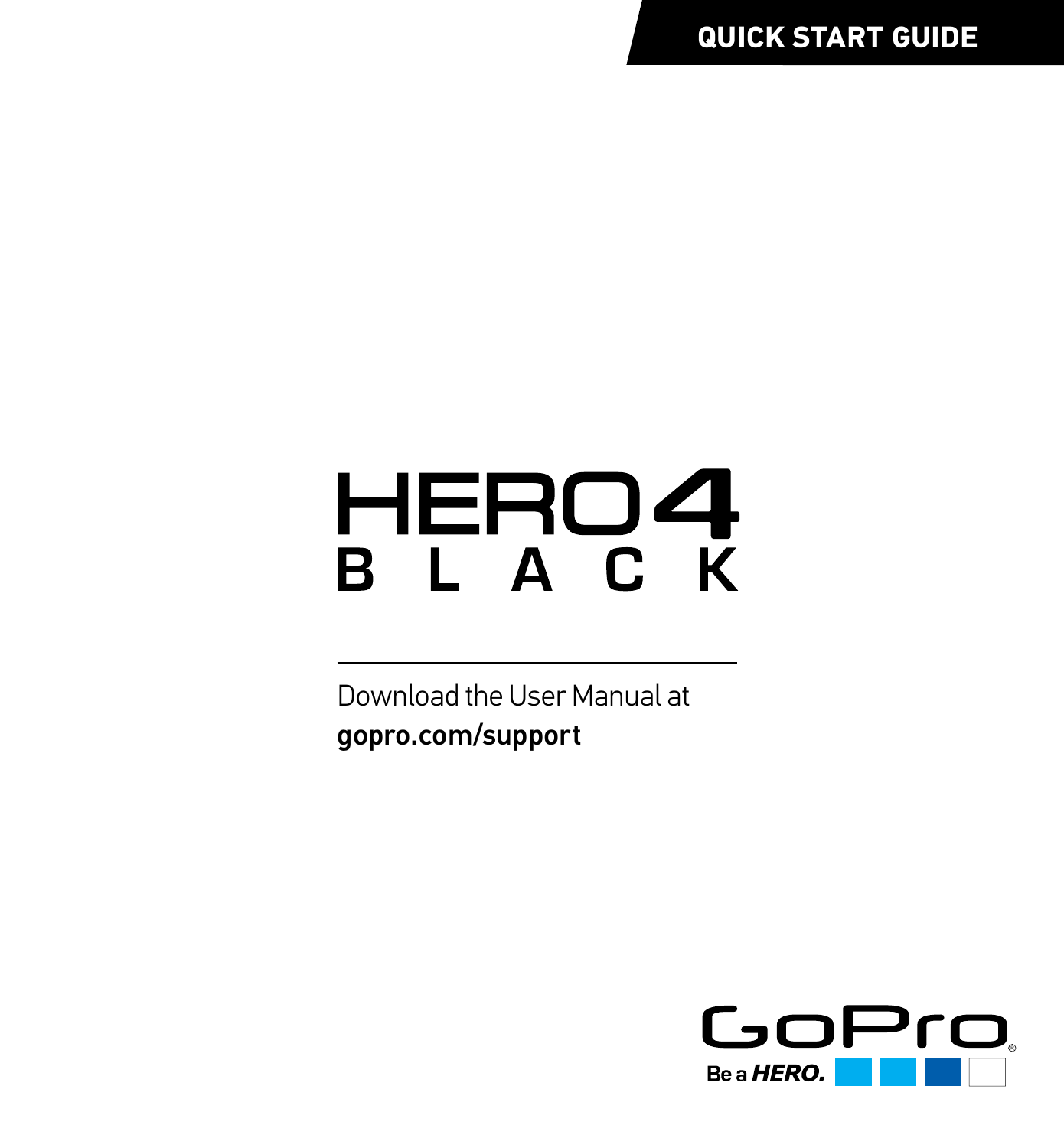When using your GoPro camera as part of your active lifestyle, always be aware of your surroundings to avoid injury to yourself and others, and to prevent damage to your camera.



Before using your GoPro camera, please read carefully all the safety precautions in the Important Product + Safety Information included with your camera.

## / Hello

Congratulations on your new HERO4 Black camera. This Quick Start Guide will show you the basics of capturing life's most incredible moments with your GoPro.

To learn more, download the User Manual at **gopro.com/support**.

### **JOIN THE GOPRO MOVEMENT**



facebook.com/GoPro **WOU YOUTUBE.com/GoPro** 

twitter.com/GoPro





instagram.com/GoPro

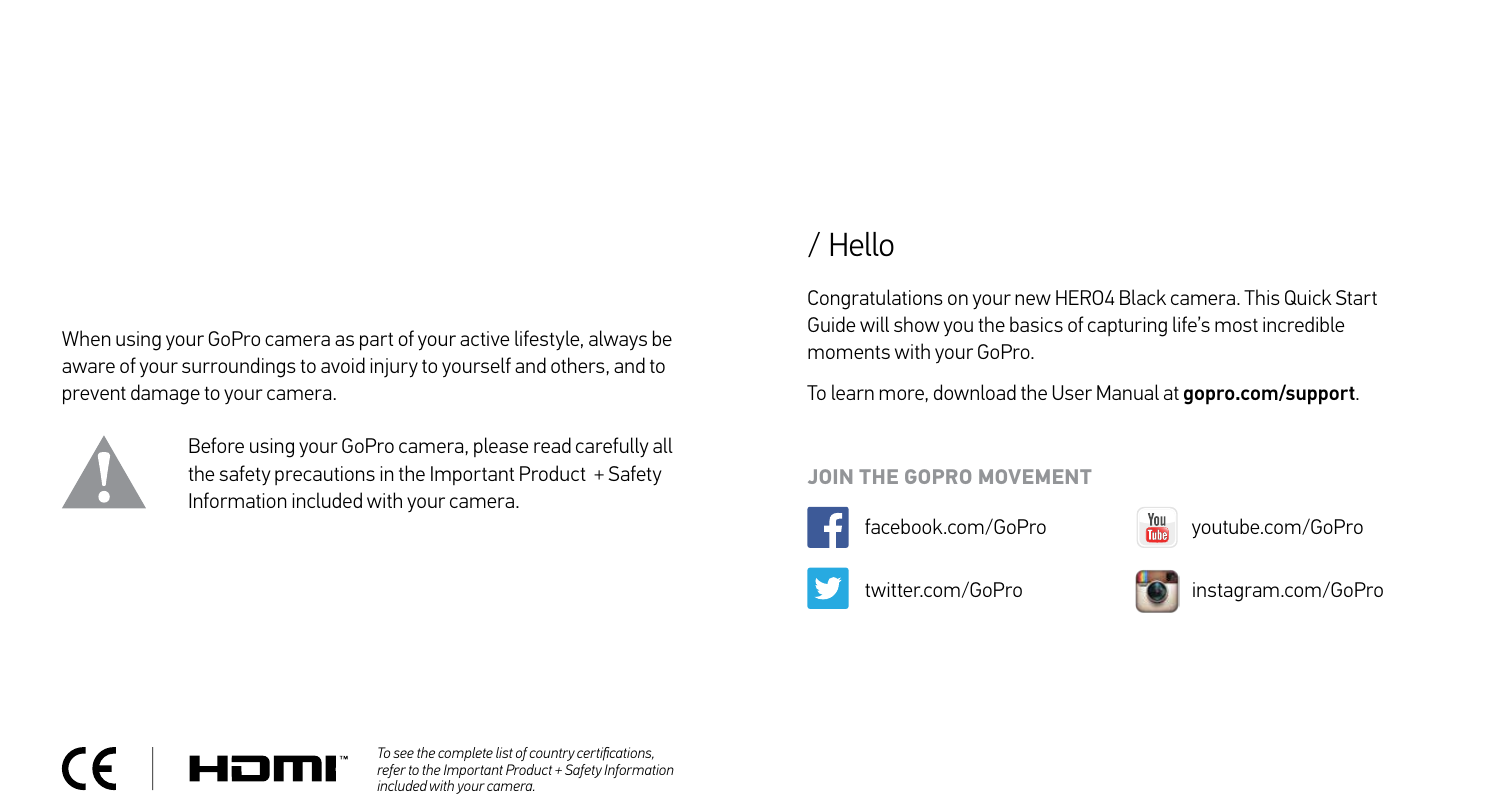## / Getting Started / The Basics

### **STEP 1** Remove the camera from the housing.

### **STEP 2**

Remove the camera side door and insert a microSD card (sold separately).

*(Requires at least a Class 10 or UHS-I microSD card. For a list of GoPro-tested microSD cards, visit gopro.com/support.)*

**STEP 3** Open the battery door and insert the battery.

**STEP 4** Charge the battery using the included USB cable.





### **POWERING CAMERA ON AND OFF**

To Power On: Press the **Power/Mode** button  $[$   $]$ . To Power Off: Press and hold the Power/Mode button  $[$   $]$  for two seconds.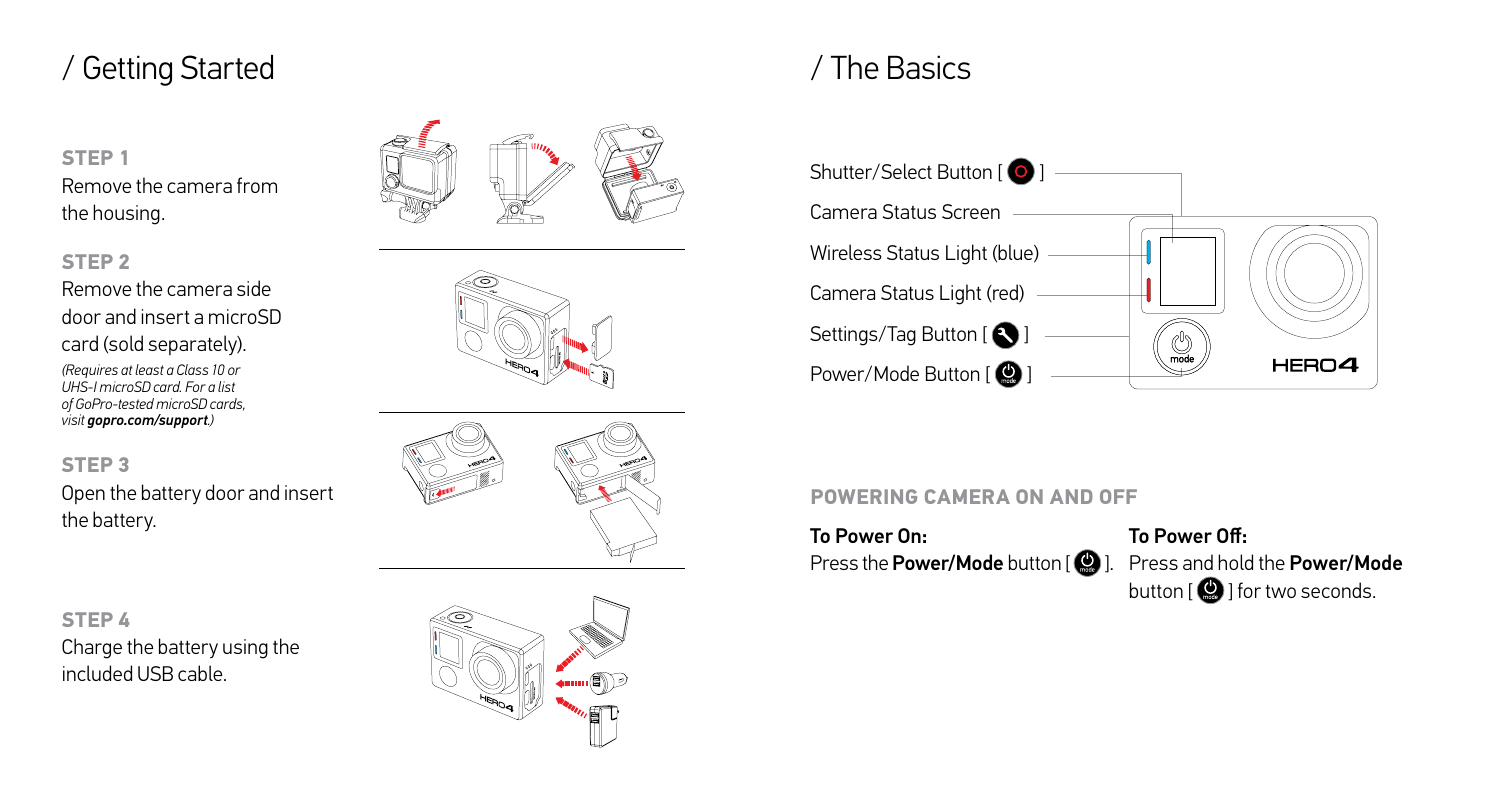## / Selecting Camera Modes

1. Press the **Power/Mode** button  $\Box$  **D** I repeatedly to cycle through the camera modes.

| <b>Camera Modes</b> |            | <b>Description</b>                                       |
|---------------------|------------|----------------------------------------------------------|
| ا پ                 | Video      | Video, Time Lapse Video, Video + Photo,<br>Video Looping |
| О                   | Photo      | Single, Night, Continuous                                |
|                     | Multi-Shot | Burst, Time Lapse, Night Lapse                           |
| Þ                   | Playback*  | Play back content on a TV or LCD<br>Touch BacPac™        |
|                     | Setup      | Adjust general camera settings                           |

2. If necessary, select a different capture mode:

- a. Press the **Settings/Tag** button  $\left[\bigodot\right]$  to open the settings menu.
- b. Press the **Shutter/Select** button  $\lceil \bigcirc \bigcirc \rceil$  repeatedly until you get to the desired capture mode.
- c. Press the Settings/Tag button  $[$   $]$  to close the settings menu.

# / Capturing Video and Photos

Select your camera mode, then press the **Shutter/Select** button  $\begin{bmatrix} \textcircled{0} \end{bmatrix}$  to start/stop recording or take a photo.



### **QUIKCAPTURE**

When the camera is off and QuikCapture is enabled, you can turn the camera on and immediately begin capturing video or Time Lapse photos just by pressing the Shutter/ Select [  $\bigcirc$  ] button. Press once for video, press and hold for two seconds for Time Lapse photos. Press again to stop recording and power off the camera. You can turn QuikCapture on/off in Setup mode.

### **HILIGHT TAG**

Press the Settings/Tag button  $[$   $]$  to tag key moments while recording video or playing back footage on an LCD Touch BacPac. HiLight Tags help you quickly find the highlights later for easy playback, editing and sharing.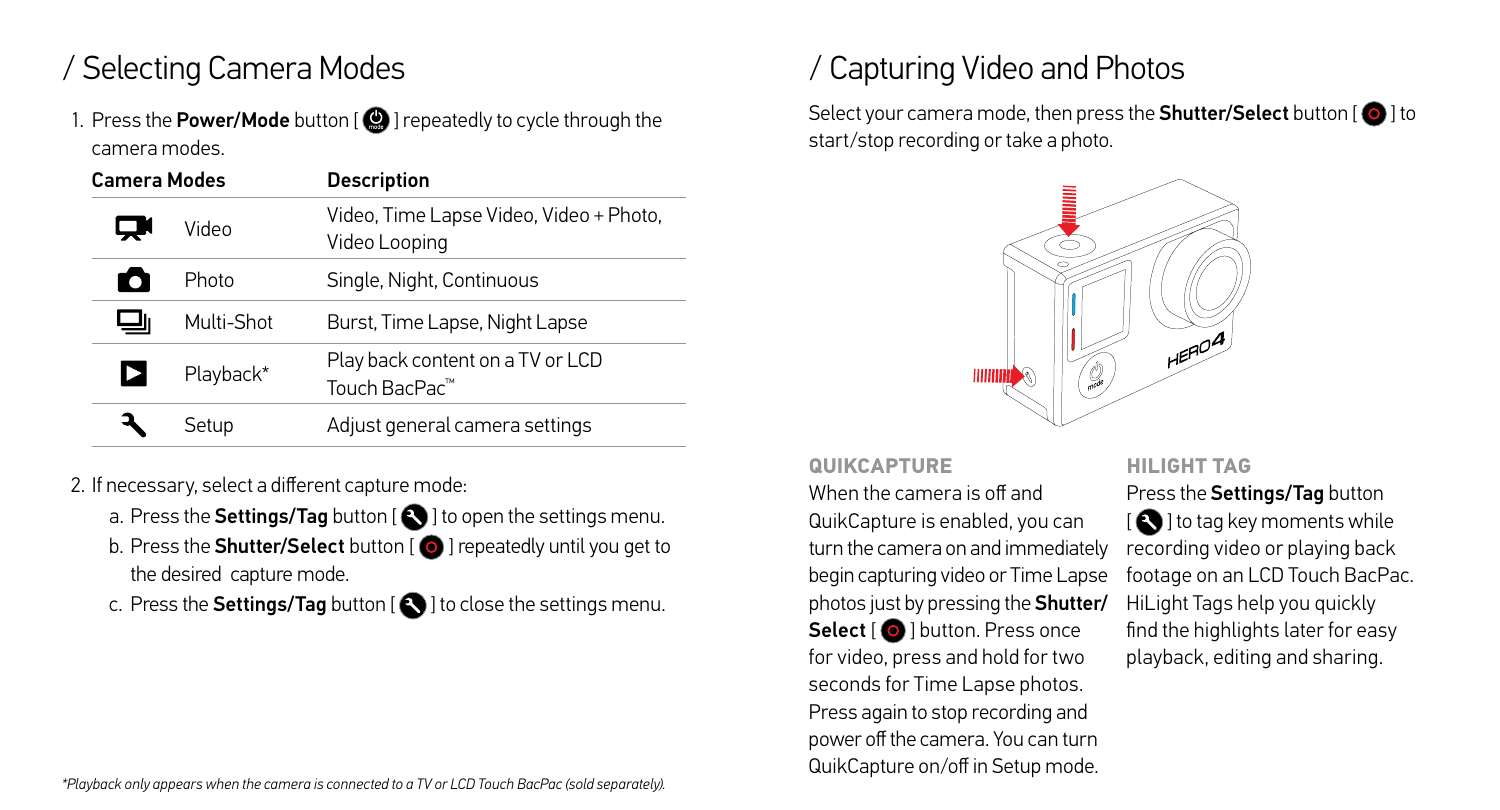## / Adjusting Camera Settings

- 1. Press the Power/Mode button  $[$   $\bigcirc$   $]$  to cycle to your desired mode.
- 2. Press the Settings/Tag button  $\lceil \bullet \rceil$  to enter the Settings menu for that mode.
- 3. Press the Power/Mode button  $[$   $\bigcirc$   $]$  to cycle through the options.

4. Press the **Shutter/Select** button  $[$   $\bigcirc$   $]$  to select your desired option. 5. Press the Settings/Tag button  $[$   $\bigcirc$  ] to exit the settings menu.

To learn more about settings, download the User Manual at gopro.com/support

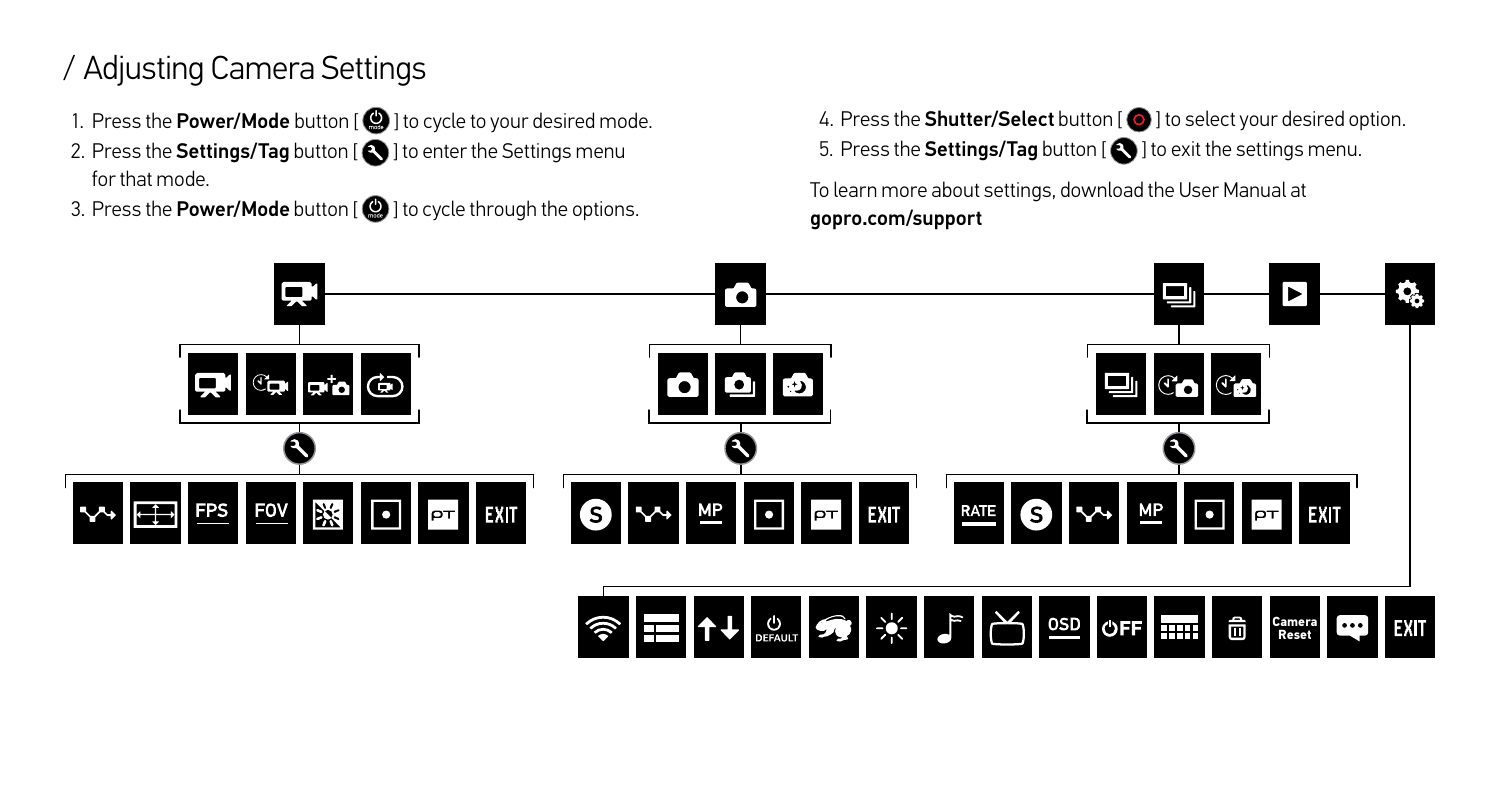## / Mounting Your Camera

Mount your GoPro to helmets, gear and more with the included Curved + Flat Adhesive Mounts and hardware.

### **APPLYING + REMOVING ADHESIVE MOUNTS**

Apply adhesive mounts to clean, smooth surfaces at room temperature only, at least 24 hours before use. To remove, heat with a hair dryer then peel off mount.





**CURVED SURFACE MOUNTING**

## / Mounting Your Camera

### **VERTICAL MOUNTING**









To learn more about mounting your camera, visit gopro.com/support.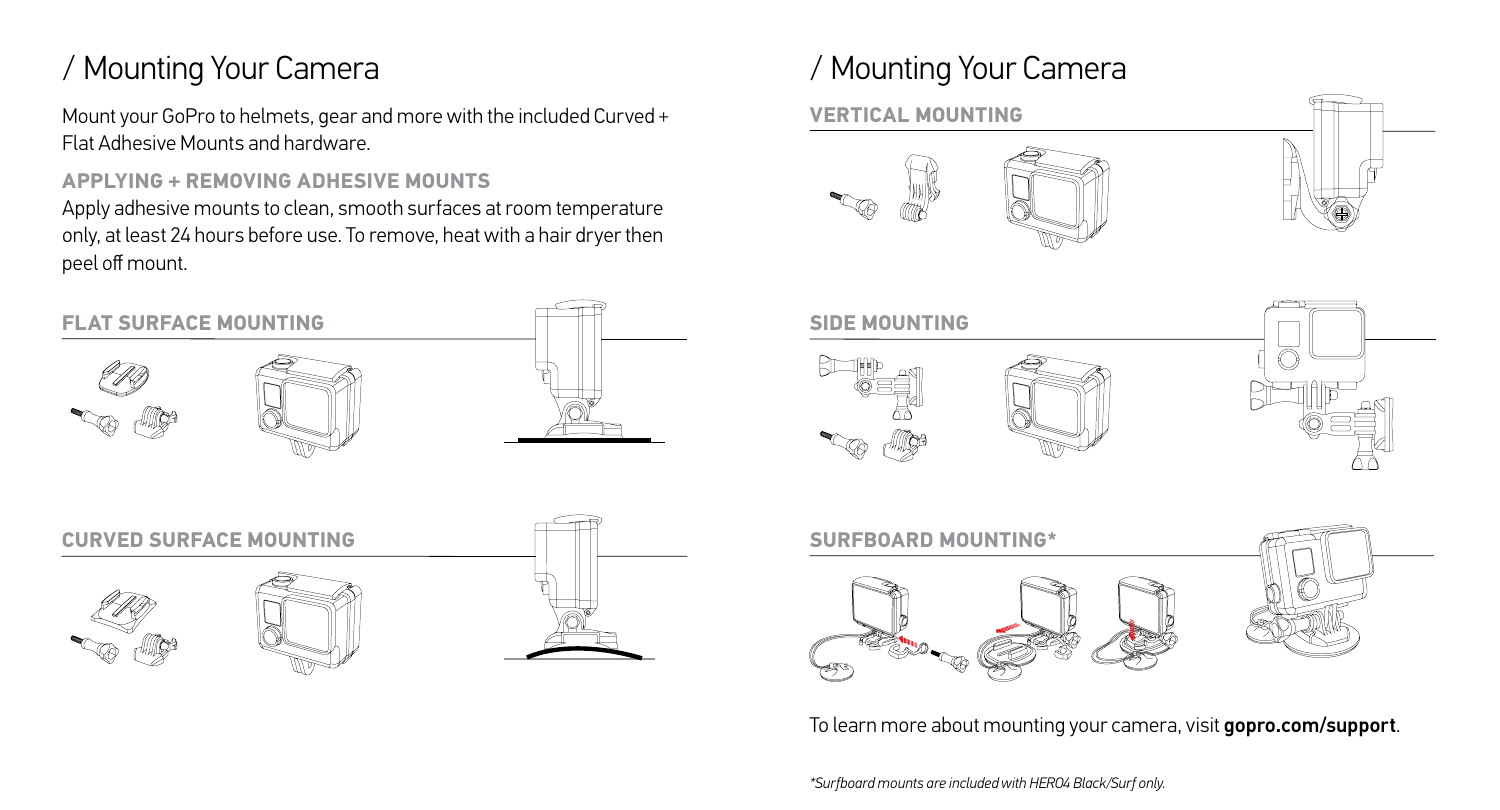Your HERO4 Black camera comes with two backdoors, each designed for different uses and environments.



## **STANDARD BACKDOOR**

Provides waterproof protection to 131' (40m). Use when shooting under water or in wet, damp or dirty conditions.



**SKELETON BACKDOOR** Not waterproof—use in dry, dirt-free environments only. Enables enhanced audio capture during low-speed activities.

## / Housing Backdoors / Swapping Backdoors



### **STEP 1** Open the housing so the backdoor hangs downward.



**STEP 2** Pull down on the backdoor until it snaps free from the hinge.



**STEP 3** Align the new backdoor with the hinge.



**STEP 4** Push up on the backdoor until it clicks into place.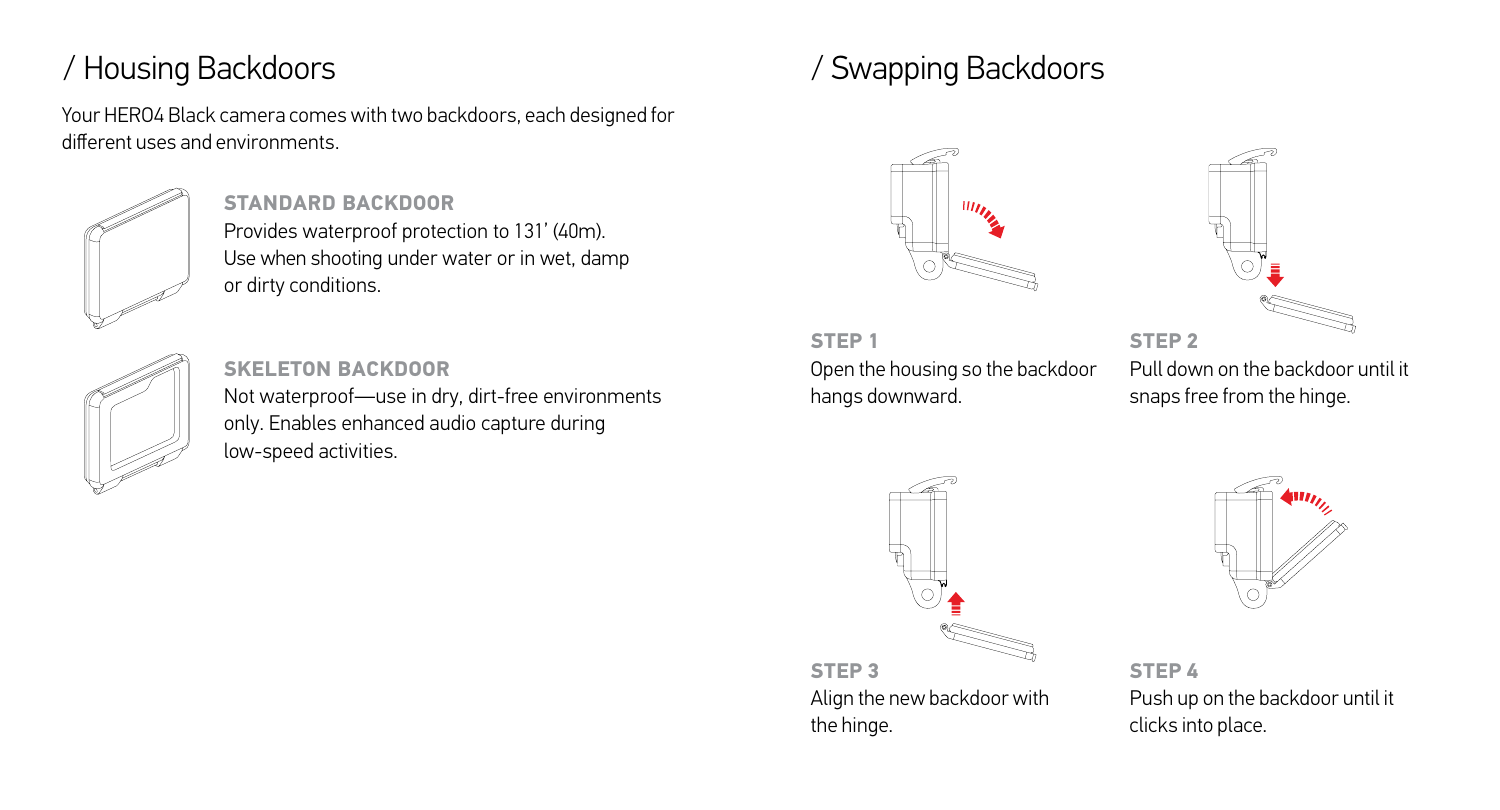## / Playing Back Videos and Photos

There are several ways to play back your videos and view your photos.



### **COMPUTER**

Connect the camera to your computer with the included USB cable to transfer content for playback.

For help accessing your GoPro content, download the latest GoPro software at **gopro.com/getstarted**.

**LCD TOUCH BACPAC™** This removable LCD touch screen seamlessly attaches to the back of your GoPro, delivering quick playback of videos and photos (sold separately).

## / Sharing Videos and Photos

There are a few ways to share your videos and photos.



### **COMPUTER**

Connect the camera to your computer with the included USB cable to transfer content for sharing.



**SMARTPHONE + TABLET** Use the GoPro App to share videos and photos by text, email or on your social networks. For more info, see *GoPro App*.



**SMARTPHONE + TABLET** Use the GoPro App to play back content on your smartphone or tablet. For more info, see *GoPro App*.



### **TV**

See your content on the big screen. Connect your camera to your TV with a micro HDMI*\** , composite or combo cable (sold separately).